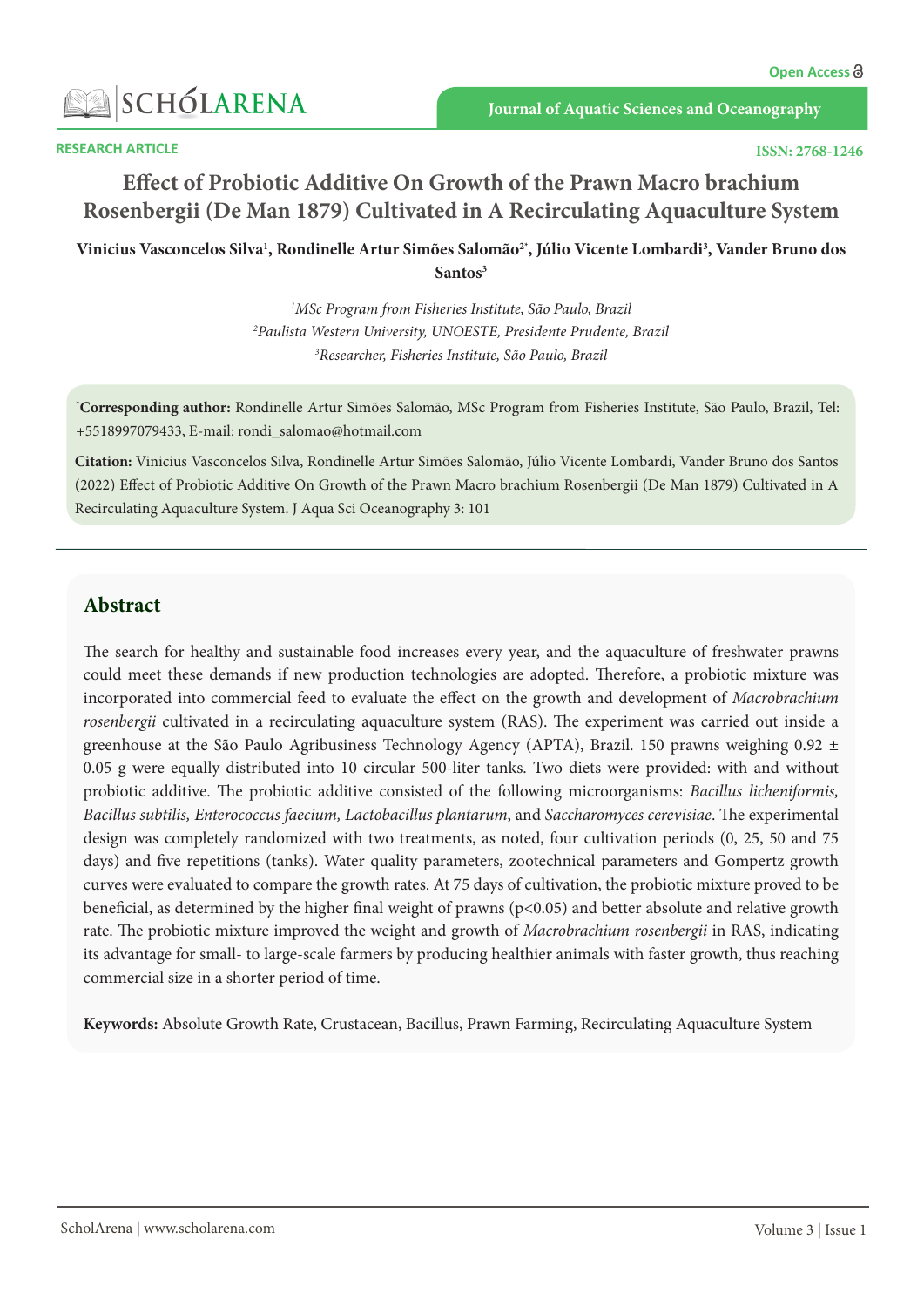The rearing of aquatic organisms, or aquaculture, has shown considerable expansion in the last three decades  $[1, 2, 3]$ . It has more culture production with 30 species reported in 2017. The global production of crustaceans grew at an annual rate of 9.9% between than tripled in live-weight volume from 34 Mt in 1997 to 112 Mt in 2017 [2, 3]. Crustaceans represent 7.5% (8.44 Mt) of global aqua-2000 and 2017, which is higher than that of farmed fish  $(5.7%)$  [2].

Freshwater crustacean production was 2.53 Mt in 2017. Giant tiger prawn, giant river prawn and oriental river prawn were the most cultivated species [2, 4], representing 50%. Freshwater prawn farming is one of the fastest growing sectors in aquaculture in the world, and species of the *Macrobrachium* genus are the most cultivated [5]. M. rosenbergii is one of the main species commercially produced in Brazil [6] owing to its biological characteristics, omnivorous feeding, fast growth and rusticity (Santos, 2013), yet little is known about its cultivation in Brazil. Worldwide, *M. rosenbergii* is popularly known as giant river prawn, and in Brazil, it is known as Malaysian shrimp.

Prawn farming could result in an increase in demand for these animals, promoting improvement in the production chain [7] in tainable technologies adds value to the commercialization of freshwater shrimp. Examples include low water renewal in cultivation, addition to meeting the demand for sustainable aquaculture with a low environmental impact [8]. The implementation of more susreduction of artificial feed in food, and integrated cultivation with fish [7].

tive habitat conversion, particularly from shrimp farming in mangrove ecosystems. Pathogens, parasites, and pests are a chronic The role of freshwater systems has gained attention in part because of advances in feed technology and breeding, as well as destrucrisk for the aquaculture sector, a risk that has been amplified by intensification of production and increased trade and supply chain integration since 2000 [9]. The implementation of RAS could solve part of this problem. Given the high disease and water quality risks in many farming areas, RAS is also a cost-effective cultivation alternative (Boopathy, 2018). New feed additives and probiotics have increased considerably in recent years. Probiotic additives in feed are extremely important to obtain better performance and greater growth, resulting in less expenditure on inputs and leading to a satisfactory economic return to producers of saltwater shrimp  $[10-14]$  and freshwater prawns  $[15-21]$ .

According to Dantas [22], the use of probiotics in water or feed can improve an animal's performance by the maintenance of feeding activity, considering an increase in the animal's immunological resistance. The use of probiotics contributes to an improvement in animal performance, and it can reduce the number of pathogens [23]. According to [24], the addition of two or more probiotics can result in increased immunity, growth and survival of prawns typically afflicted with pathogens. In the cultivation of M. rosenbergii, the use of the probiotic *Lactobacillus plantarum* improved the immune response of animals [18]. The same was observed in the diet of *M. rosenbergii* using *Bacillus* subtilis [15].

Therefore, this study aimed to determine the effect of a feed-based probiotic mixture on the growth and zootechnical performance of the prawn *Macrobrachium rosenbergii* cultivated in a recirculating a quaculture system (RAS).

## **Methods and Material**

The experiment was carried out in a RAS inside a greenhouse with environmental control located at the Agribusiness Technology Agency of São Paulo (APTA) in Presidente Prudente, state of São Paulo, Brazil, for a period of 12 weeks.

Initially, 150 prawns weighing  $0.92 \pm 0.05$  g were equally distributed into 10 circular 500-liter tanks with pipe-shaped shelters. The cultivation system was provided with a water circulation of 10  $m<sup>3</sup> h<sup>-1</sup>$  and automatic temperature control. Water temperature was maintained at 28°C. Dissolved oxygen, which was supplied with radial mechanical aerators, was measured daily at an average of 5.6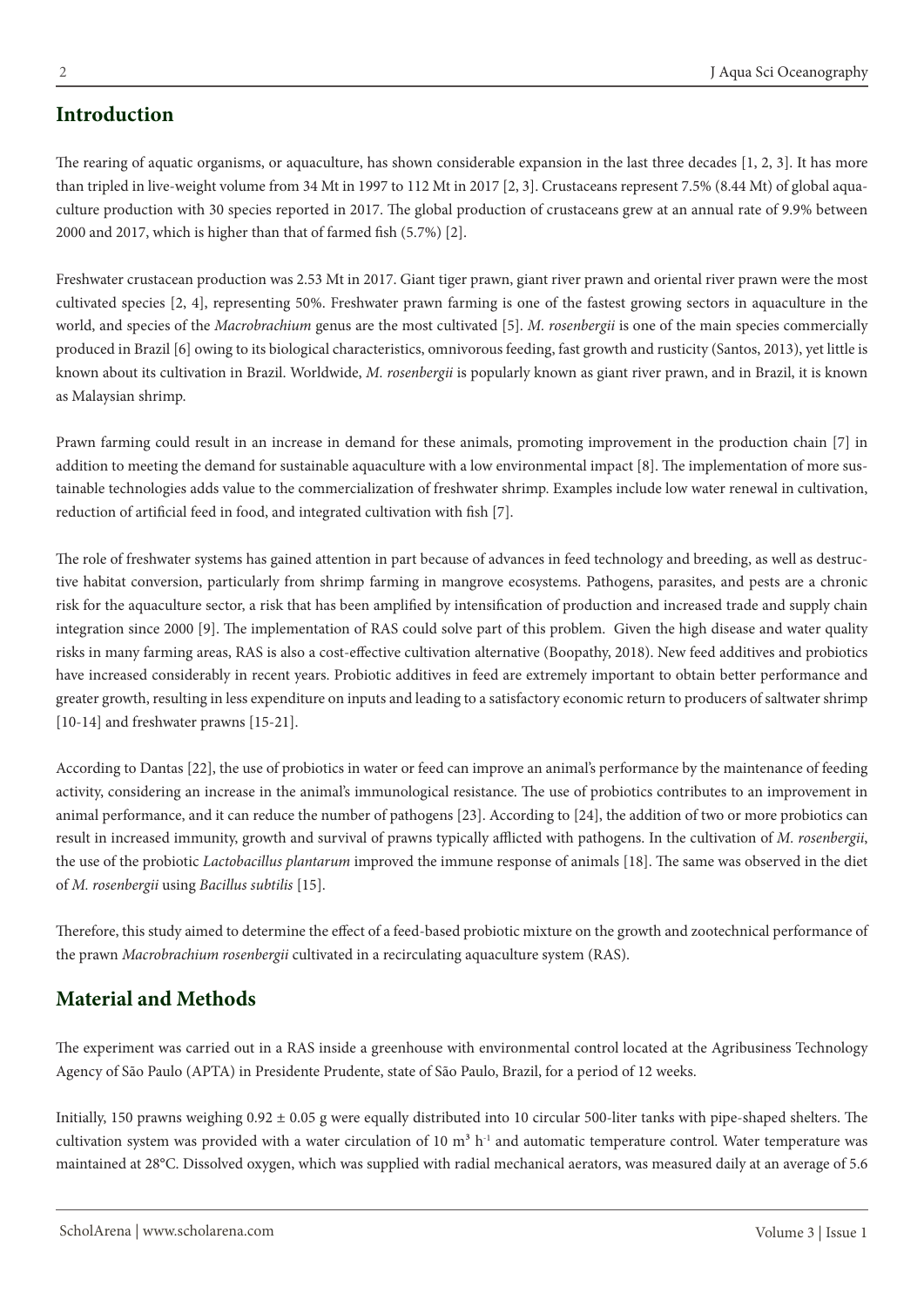mg L<sup>-1</sup>. The pH, ammonia, nitrite and nitrate were analyzed weekly with maximum mean values and standard deviation (SD) of 7.9  $(1.31)$ , 0.25  $(0.06)$ , 0.08  $(0.02)$  and 15.5  $(1.98)$ , respectively.

The prawns were fed three times a day with extruded high-density feed, containing 38% crude protein and 2 mm particle size, as shown in Tables 1 and 2.

The amount of feed was initially offered as 7% of tank biomass. As prawns developed, this amount decreased to 5% of the biomass of each tank.

| Description                      | Use $(\%)$ | 1,000.00 kg |
|----------------------------------|------------|-------------|
| Ground corn                      | 15.23      | 152.30      |
| Soybean 60%pb (spc)              | 21.45      | 214.51      |
| Wheat bran 16%.                  | 8.73       | 87.28       |
| Wheat flour                      | 7.00       | 70.00       |
| Meat meal                        | 4.29       | 42.91       |
| Marine fish flour 55%            | 20.00      | 200.00      |
| Squid flour                      | 2.00       | 20.00       |
| Tilapia flour                    | 8.00       | 80.00       |
| Actipro hemoglobin               | 4.00       | 40.00       |
| Nutribinder                      | 0.70       | 7.00        |
| Salt                             | 0.50       | 5.00        |
| Limestone 38% calcium            | 2.00       | 20.00       |
| Dicalcium phosphate              | 0.20       | 2.00        |
| Fish oil (marine)                | 2.00       | 20.00       |
| Aquagest omf                     | 0.20       | 2.00        |
| Vitamin c 35%                    | 0.10       | 1.00        |
| Raguife antioxidant <sup>1</sup> | 0.10       | 1.00        |
| Mycotoxin adsorbent              | 0.30       | 3.00        |
| Antifungal                       | 1.00       | 10.00       |
| Emulsifier <sup>2</sup>          | 0.20       | 2.00        |
| Aquabite <sup>3</sup>            | 1.00       | 10.00       |
| SP1 (Alltech) <sup>4</sup>       | 0.50       | 5.00        |
| Premix                           | 0.50       | 5.00        |
|                                  | 100.00     | 1000.00     |

'Binder = Soluble fish = palatable. <sup>2</sup>Natural hepatoprotector and digestibility enhancer. The product has an emulsifying action, breaking the mycelium of fat into smaller sizes for better assimilation by prawns, as well as helping to release enzymes for better food digestion. Product composed of organic acids, plant extracts and natural emulsifier. <sup>3</sup>Fish soluble = palatable. <sup>4</sup>Source of polyunsaturated fatty acids

Table 1: Values in % of ingredients used in the formulation of freshwater prawn feed

The probiotic additive supplied by Biomart Animal Nutrition Import and Export LTDA was used. It is comprised of the following guaranteed levels of microorganisms: *Bacillus licheniformis* 4.5x10° UFC/g, *Bacillus subtilis* 4.5x10° UFC/g, *Enterococcus faecium* 3.0x10° UFC/g, *Lactobacillus plantarum* 3.0x10° UFC/g, and *Saccharomyces cerevisiae* 5.0x10° UFC/g.

During feed formulation, the probiotic additive was added and homogenized in a concentration of 2% soybean oil and then sprinkled on the feed. The concentration used during the formulation was as follows: 10 kg of feed was mixed with 0.2 kg (2%) of vegetable oil containing 10 g (0.1%) of the probiotic additive. In the control treatment, the prawns received no probiotic additive at any time. Only commercial feed was sprinkled with 2% soybean oil.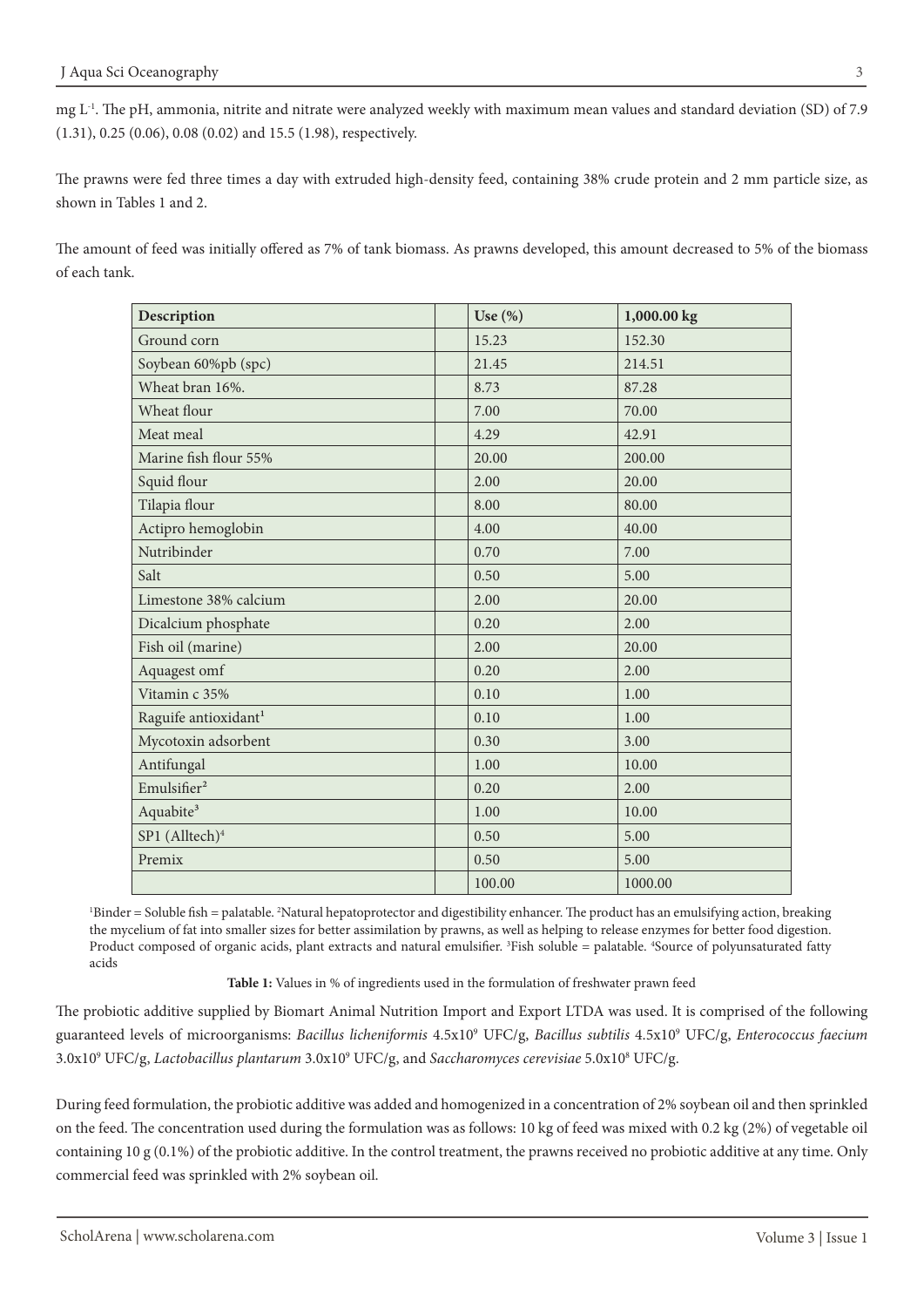| Description             | Unit          | Use    |
|-------------------------|---------------|--------|
| DE (digestible energy)  | Kcal / Kg     | 3321.4 |
| DP (digestible protein) | $\%$          | 34.2   |
| Crude protein           | $\%$          | 38.5   |
| Fat                     | $\%$          | 8.0    |
| Raw fiber               | $\%$          | 2.5    |
| Ash                     | $\%$          | 12.3   |
| Calcium                 | $\%$          | 4.0    |
| <b>Total Phosphorus</b> | $\%$          | 1.8    |
| Starch                  | $\%$          | 18.9   |
| Phosphorus Dis          | $\%$          | 0.8    |
| Arginine                | $\%$          | 2.4    |
| Lysine                  | $\%$          | 3.1    |
| Threonine               | $\frac{0}{0}$ | 1.8    |
| Tryptophan              | $\%$          | 0.4    |
| Methionine              | $\frac{0}{0}$ | 0.7    |
| Vitamin                 | mg / kg       | 650.0  |
| Mix                     | mg / kg       | 100.0  |

Table 2: Nutritional composition of freshwater shrimp ration

### **Biometry**

Prawns were measured in length, divided into cephalothorax and abdomen, as shown in Figure 1.



Figure 1: Representation of the division in the length measurement between cephalothorax (LCT) and abdomen (LAB). Adapted from Mahalder, B. www.bdfish.org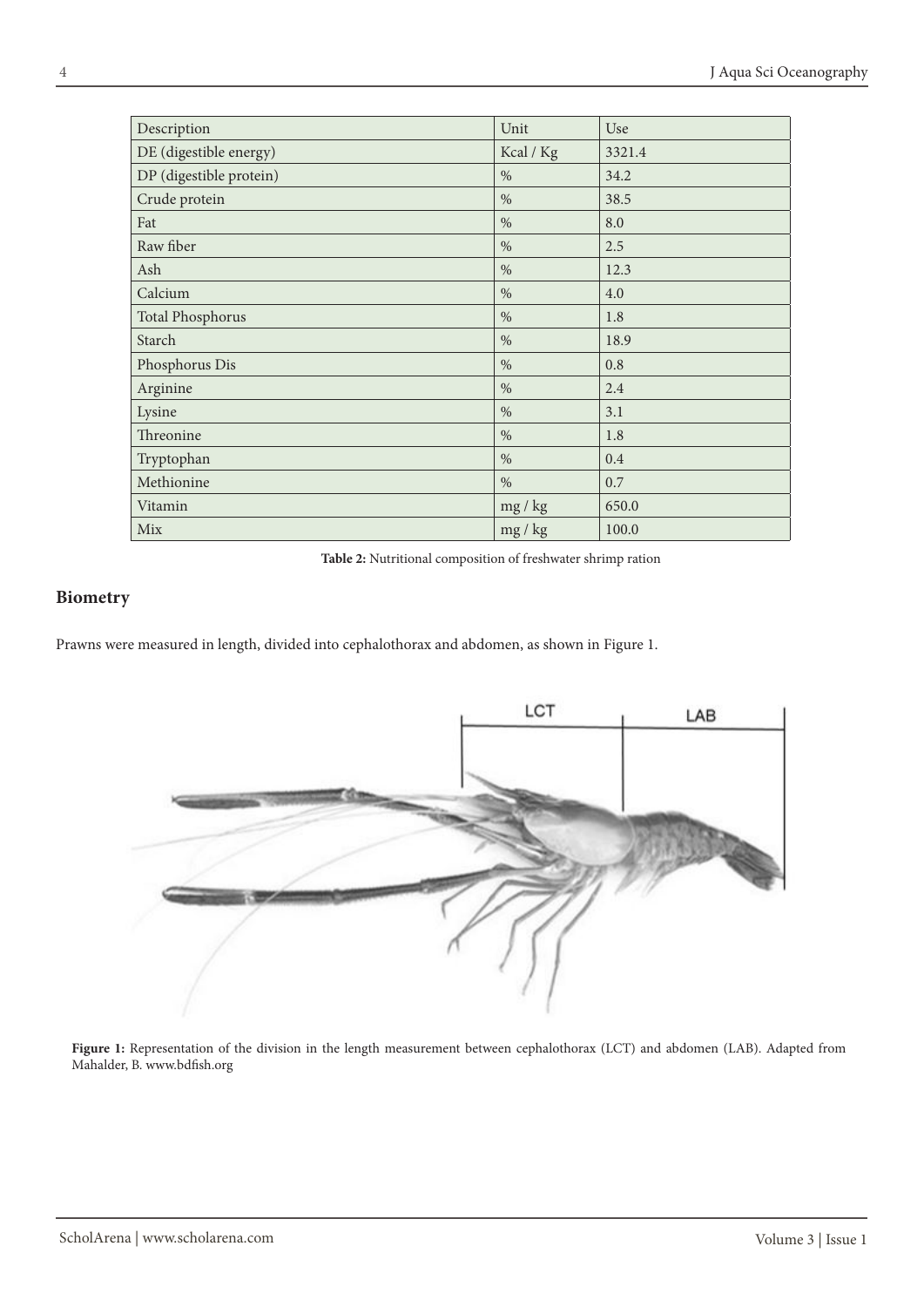At the end of each period (0, 25, 50, 75 days of cultivation), the prawns were weighed, and both feed conversion and gain in biomass were calculated. At the end of the experiment, the total weight gain, feed conversion, amount of feed provided, specific growth rate, and overall mortality and survival rate were also determined.

Apparent feed conversion (FC) was determined as  $FC = Bf - Bi / Fi$ , where  $Bf = final \text{ biomass}$ ,  $Bi = initial \text{ biomass}$  /  $Fi = feed \text{ intake in the period}$ .

Biomass (B) was determined as  $B = Aw \times N$ , where  $Aw = average$  weight and  $N = number$  of prawns/tank.

Total weight gain was determined as  $WG = WGF - WGi$ , where  $WGF = final$  weight gain and  $WGi =$  initial weight gain.

The gain in biomass (GB) was determined as  $GB = GBf - GBi$ , where  $GBf = final$  biomass gain, and  $GBi =$  previous biomass gain.

The specific growth rate (SGR) was determined as  $SGR = (lnWf - lnWi) \times 100 / ND$ , where  $Wf = final$  weight,  $Wi = initial$  weight and  $ND = number$  of days of cultivation.

Mortality (M) rate was determined as  $M=Ni - Nf$ , where  $Ni = initial number$ , and  $Nf = final number$  of prawns.

Survival rate (S) was determined as  $S(%) = Nt / Ni x 100$ , where Nt = total number of live animals, and Ni = total number of prawns at the beginning.

#### **analysis Data**

The experimental design was completely randomized with 2 treatments evaluated in 4 periods (0, 25, 50, 75) with 5 replications (tanks). Analysis of variance and growth model fit were performed using SAS software (SAS OnDemand for Academics, Copyright © 2020 SAS Institute Inc.).

The Gompertz growth model given by  $y = Ae^{-Be^{-Kx}}$  was fitted. In this model, A is the asymptotic value for weight or size at maturity, B is an integration constant, and K is a function of the maximum growth rate, or maturation index. Additionally, the absolute (AGR) and relative (RGR) growth rates were determined, respectively Kyln (u-1), Kln (u-1) and  $u = y / A$ . The weight (WI) and age (AI) at the inflection point are  $A/e$  and (lnB) /K, respectively [25].

The curve parameters for each treatment were compared by their confidence intervals at 95% probability. Equations and adjusted coefficient of determination  $(R^2 \text{Adj})$  were provided. Estimates were obtained by weighted least squares, considering autoregressive errors [25-27]. The inverse of weight variance was used as a weighting factor; therefore, the F tests and confidence intervals were .valid

### **Results**

Abdomen and cephalothorax measurements showed a statistical difference at day 25 of rearing. Prawns in the control treatment were larger than those in the probiotic treatment. The abdomen and cephalothorax relationship (AB/CT) did not present any statistical difference during this period of cultivation (Table 3).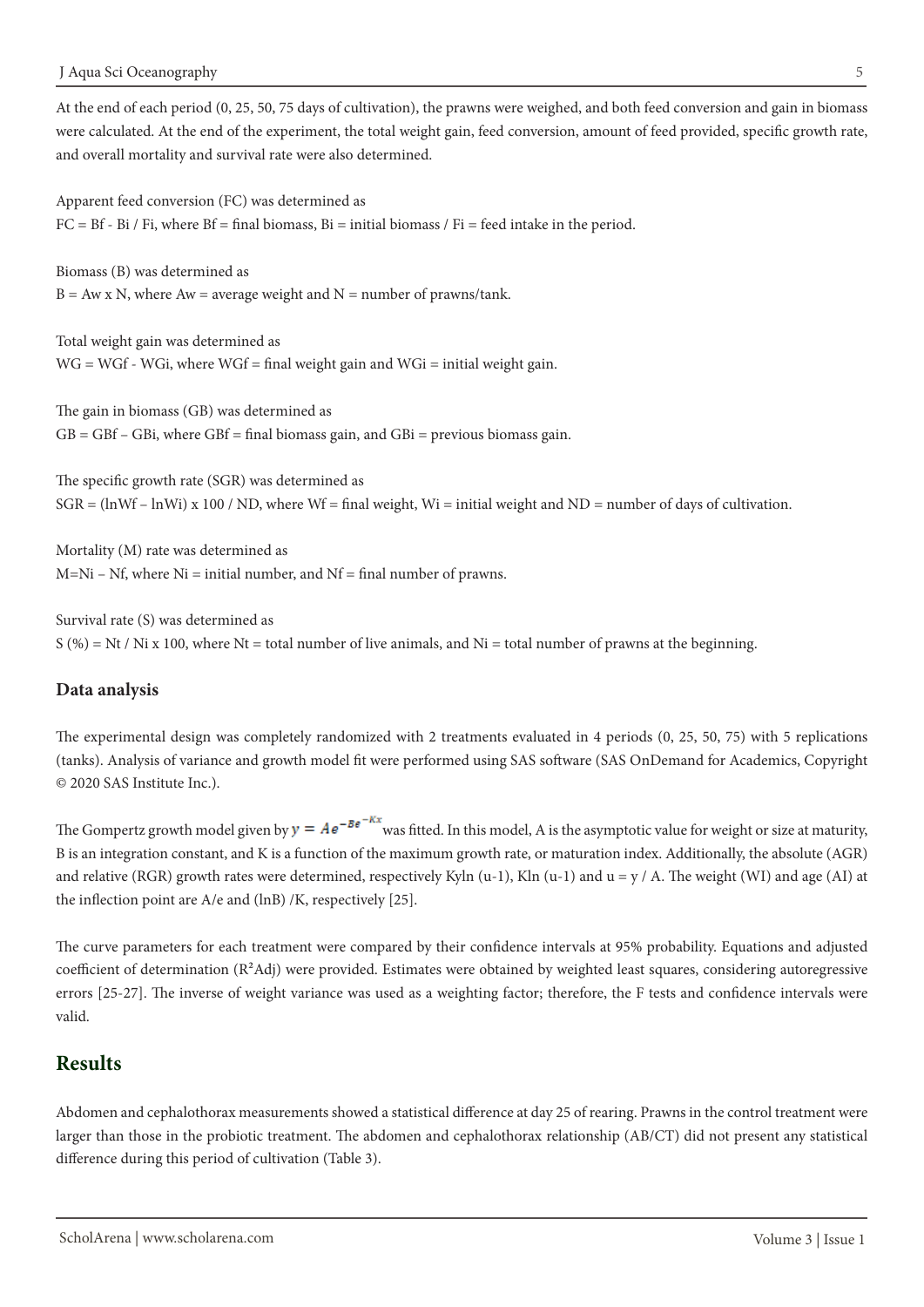| <b>Days</b>    | <b>Probiotic</b> | AB (cm)        | $CT$ (cm)      | AB/CT          |
|----------------|------------------|----------------|----------------|----------------|
| $\overline{0}$ | With             | $5.13(0.52)$ A | $2.21(0.24)$ A | $2.33(0.20)$ A |
|                | Without          | $5.06(0.54)$ A | $2.10(0.46)$ A | $2.52(0.60)$ A |
| 25             | With             | 6.38(0.95)B    | 2.69(0.33) B   | $2.37(0.26)$ A |
|                | Without          | 7.34 (0.60) A  | $3.06(0.42)$ A | 2.43(0.32)A    |
| 50             | With             | 7.60 (0.51) A  | $3.32(0.42)$ A | $2.31(0.24)$ A |
|                | Without          | 8.06 (0.75) A  | $3.49(0.33)$ A | 2.31(0.15)A    |
| 75             | With             | $9.23(1.04)$ A | 4.01 (0.39) A  | 2.30(0.19)A    |
|                | Without          | $9.65(0.88)$ A | 4.04 (0.49) A  | $2.40(0.24)$ A |

\*Values followed by the same letter in the column do show no statistical differences ( $p$ >0.05)

Table 3: Mean length of the abdomen (AB) and cephalothorax (CT) and the AB/CT ratio of Malaysian prawns fed with probiotics in different periods

After 75 days of cultivation in a recirculating aquaculture system, the prawns showed no statistical differences in zootechnical parameters between the probiotic and control treatments. Weight gain was measured as  $4.38$  (0.21) g and  $3.80$  (0.61) g, the feed conversion rate was measured as 6.36 (0.72) and 6.31 (0.57), total feed provided was 506.98 (43.30) g and 455.24 (64.14) g, and specific growth rate was measured as  $2.31$  (0.06) and  $2.19$  (0.17) for probiotic and control treatments, data representing mean and standard deviation respectively.

In addition, the survival rate showed no statistical difference during the total cultivation period between the treatments. The survival rate was high following final mean values of 91.8% (10.6) for the probiotic treatment and 89.2% (13.4) for the control. These values can be considered high for the production of freshwater shrimp in RAS.

At the end of 75 days of cultivation, prawns fed with feed containing the probiotic mix had higher final weight than those in the control treatment (p<0.05). Biomass, on the other hand, did not show a statistical difference in any cultivation period (Table 4).

| <b>Days</b>  | Probiotic | Final weight (g) |            | Biomass (g) |             |
|--------------|-----------|------------------|------------|-------------|-------------|
| $\mathbf{0}$ | Without   | 0.90             | $(0.03)$ A | 25.20       | $(0.75)$ A  |
|              | With      | 0.94             | $(0.08)$ A | 26.39       | $(1.98)$ A  |
| 25           | Without   | 1.94             | $(0.08)$ A | 48.64       | $(2.21)$ A  |
|              | With      | 1.91             | $(0.18)$ A | 49.54       | $(5.40)$ A  |
| 50           | Without   | 3.36             | $(0.34)$ A | 82.75       | $(10.40)$ A |
|              | With      | 3.54             | $(0.20)$ A | 90.18       | $(6.39)$ A  |
| 75           | Without   | 4.70             | (0.61) B   | 85.29       | $(30.72)$ A |
|              | With      | 5.32             | $(0.27)$ A | 107.18      | $(13.11)$ A |

\*Values followed by the same letter in the column do show no statistical differences ( $p$ >0.05)

Table 4: Mean and standard deviation of final weight and biomass of shrimp treated with probiotics in different periods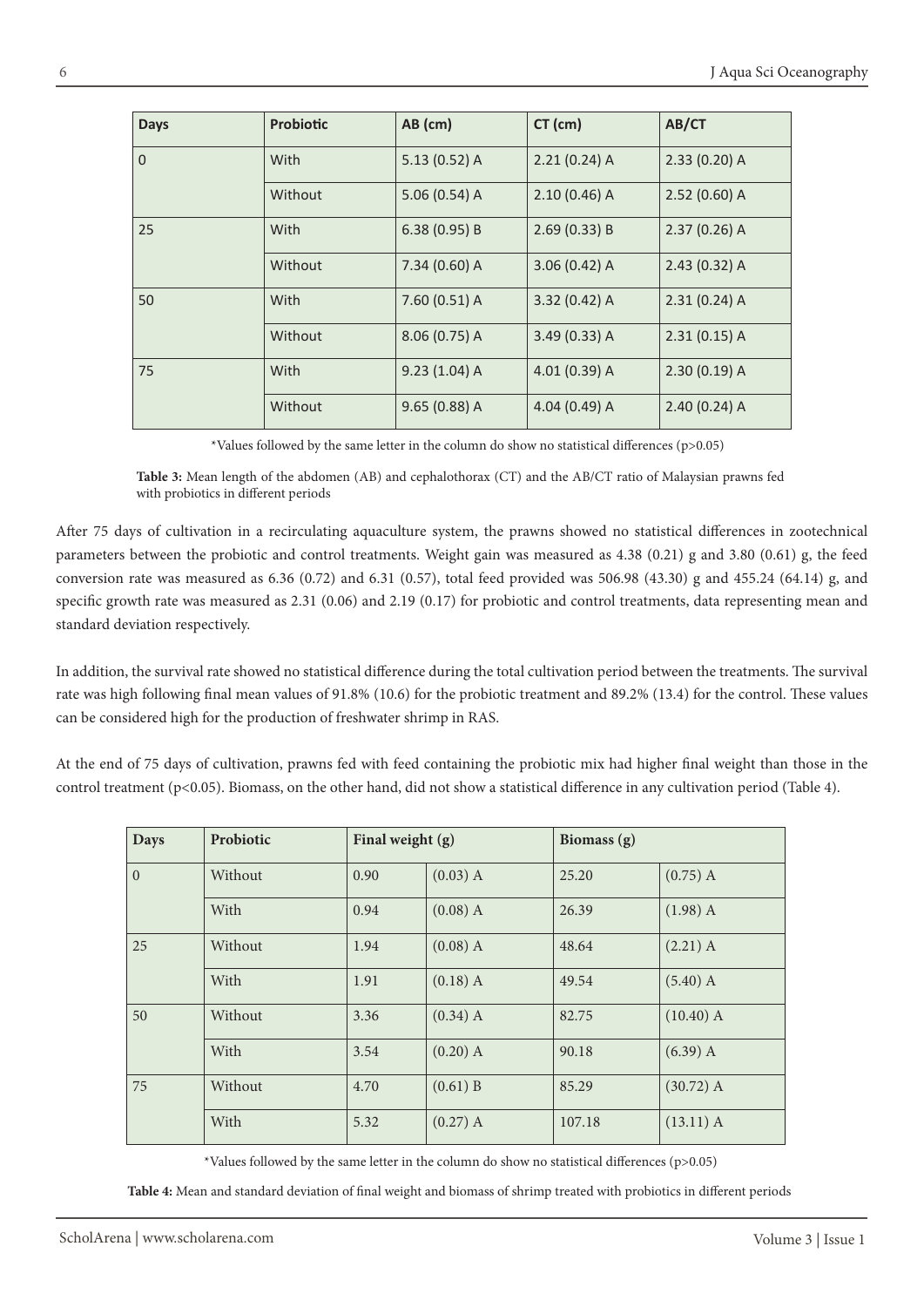Table 5 presents the parameter estimates for the Gompertz model. No differences were noted in estimates of "A" and "K" between treatments. The model fit is shown in Figure 2.

| Probiotic | Estimates |         | Confidence Interval |         |         |        |
|-----------|-----------|---------|---------------------|---------|---------|--------|
|           | A(g)      | $K(\%)$ | A(g)                |         | $K(\%)$ |        |
|           |           |         | Lower               | Upper   | Lower   | Upper  |
| Without   | 8.9479 a  | 0.0171a | 6.5481              | 14.6499 | 0.0124  | 0.0217 |
| With      | 19.9159 a | 0.0114a | 11.2109             | 56.9944 | 0.0072  | 0.0155 |

\*Values followed by the same letter in the column do show no statistical differences ( $p$ >0.05)

Table 5: Estimated parameters "A" and "K" and confidence intervals of the Gompertz growth model of Malaysian shrimp cultivated in a recirculating system fed with feed containing probiotics



Figure 2: Gompertz growth model of Malaysian prawns cultivated in a recirculating aquaculture system fed with feed containing probiotics ( $n = 1,016$  observations)

Figures 3 and 4 show the absolute (AGR g/day) and relative (RGR %) growth rates of prawns fed with feed containing probiotics, as well as changes in the values of these variables with the growth of organisms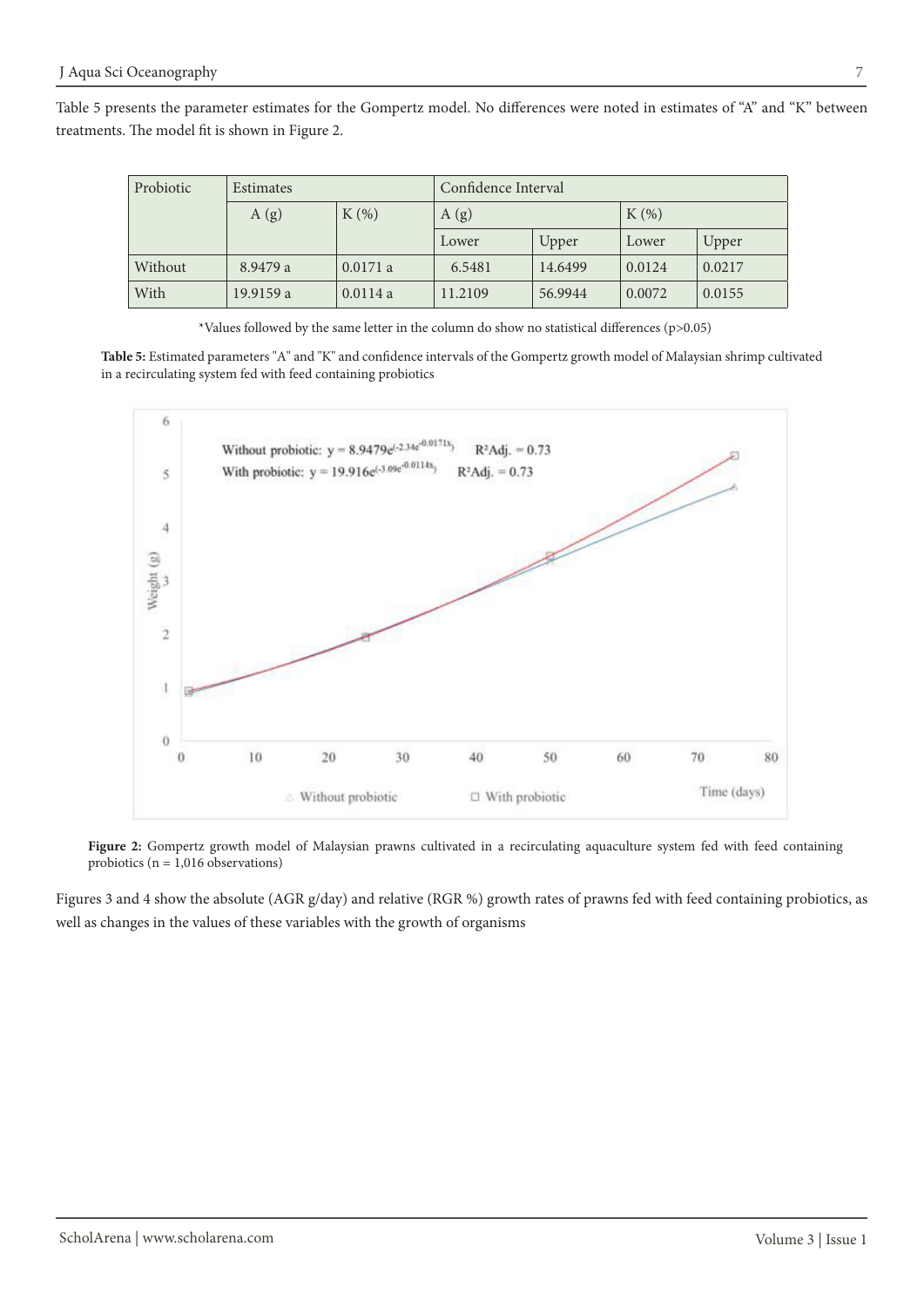

Figure 3: Absolute growth rate (AGR) of Malaysian shrimp cultivated in a recirculating aquaculture system fed with feed containing probiotics. Each point represents the estimate of each observation (498 and 518 observations in treatments without and with probiotics, respectively)



Figure 4: Relative growth rate (RGR) of Malaysian shrimp cultivated in a recirculating aquaculture system fed with feed containing probiotics. Each point represents the estimate of each observation (498 and 518 observations in treatments without and with probiotics, respectively)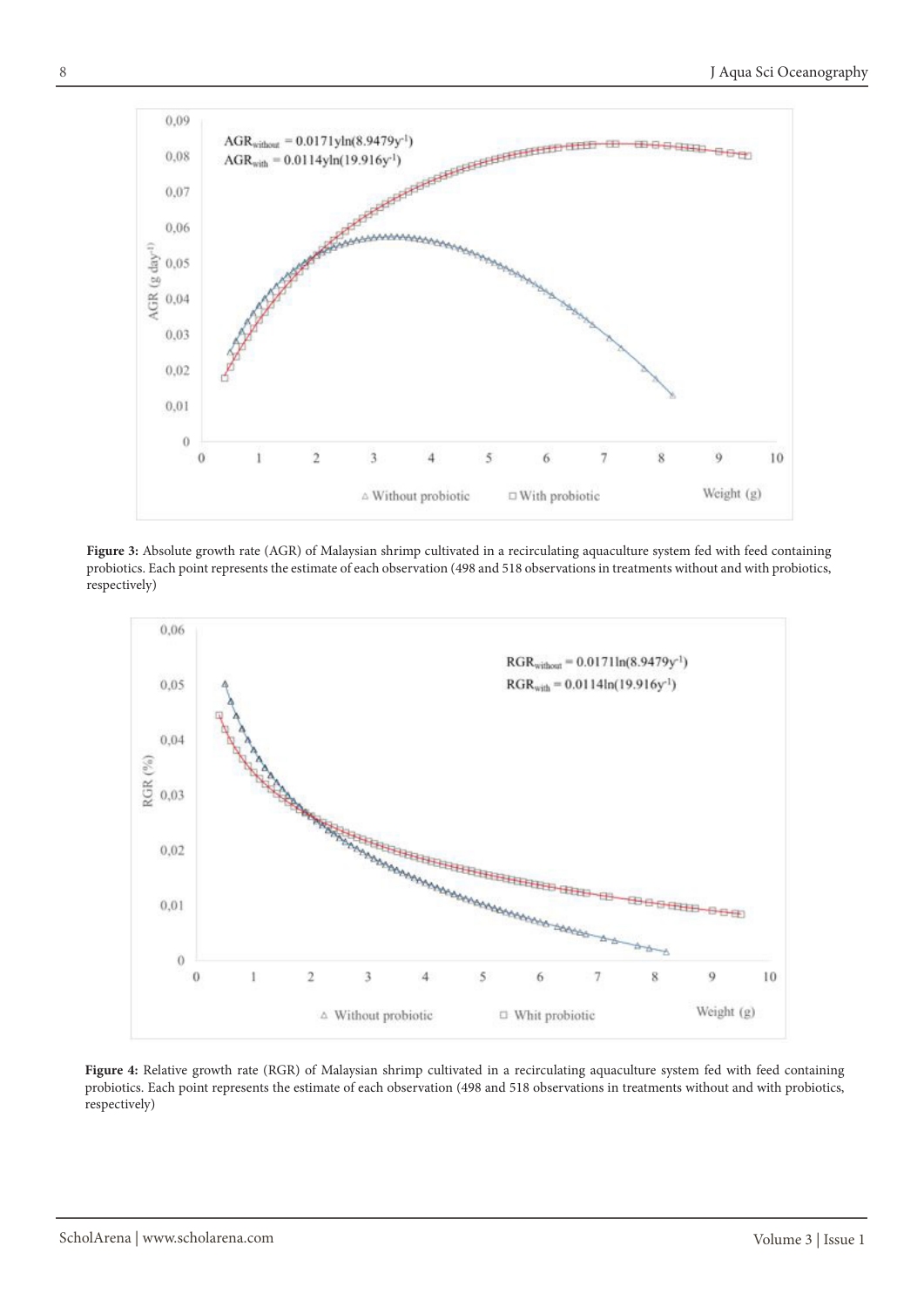The weight and age at the inflection point and the maximum AGR are shown in Table 6. Prawns fed with probiotics had higher weight  $(7.33 \text{ g})$ , age (99 days) and AGR (0.084) at inflection when compared to those that received feed without probiotics  $(3.29 \text{ g}, 49.63 \text{ days})$ and  $0.056$  g/day, respectively).

| Probiotic | Weight (g) | Age (days) | $AGR$ (g/day) |
|-----------|------------|------------|---------------|
| Without   | 3.29       | 49.63      | 0.056         |
| With      | 7.33       | 98.92      | 0.084         |

Table 6: Values of weight (g), age (days) and absolute growth rate (AGR g/day) at the inflection point of Malaysian prawns cultivated in a recirculation aquaculture system fed with feed containing probiotics

## **Discussion**

Probiotics in aquaculture have become a prophylactic alternative to the use of antibiotics. Competition for nutrients and areas of adhesion does occur between probiotic microbiota and existing pathogens. However, probiotic microbiota can still produce enzymes that improve the health of cultured organisms, as well as promote stimuli for the immune system  $[28]$ . According to  $[29]$ , the use of probiotics increases the performance and appetite of cultivated species, decreasing the use of antibiotics. [30] reported that the addition of probiotics in treatment tanks ensures a greater use of the feed from microorganisms that influence the digestion and absorption of food.

[31] cultivated *Macrobrachium amazonicum* at different levels of storage and found differences in the average length of prawns at 60 days, ranging from 6.35 cm (0.19) to 6.73 cm (0.17), in an open-air recirculation system. Biometrics of the freshwater prawn M. rosenbergii in the present study showed statistical difference only on the 25 days of cultivation. Prawns in the control treatment were larger in cephalothorax 3.06 (0.42) cm and abdomen 7.34 (0.60) cm than those in the probiotic treatment measuring 2.69 (0.33) cm and 6.38 (0.95), respectively. Even with this difference between treatments, the mean weight and shrimp biomass did not show a statistical difference in the same period.

After 25 days of cultivation, prawns from the control treatment were longer and had less body thickness compared to prawns from tion. These data suggest that any differences between treatments were minimized after the initial period of activation and positive the probiotic treatment (Table 3). No statistical difference was noted between abdomen and cephalothorax in any period of cultivaresponses of probiotic microorganisms.

[19] noted that the use of probiotics improved feed conversion in Amazon prawn farming compared to treatment without probiotics. [32] also observed an improvement in feed conversion of post-larvae of M. rosenbergii in different crop cycles. [11] reported that cultivation of Litopenaeus vannamei fed with probiotics in the ration had better feed conversion, higher survival rate and greater tolerance to stress.

The final mean values of the survival rate did not show statistical differences between the probiotic treatment 91.8% (10.6) and the control 89.2% (13.4), but the two treatments showed a high survival rate in *M. rosenbergii* cultivation. Good water quality and proper biotics in the cultivation of Peneaus monodon proved to be effective, obtaining a maximum and minimum survival rate of 95.2% and management throughout the cultivation may have contributed to this high rate in both treatments. [10] reported that the use of pro-75.1%, respectively, in the rearing system. In an experiment by [20], the use of probiotics showed better efficiency when compared with that of the control treatment in M. rosenbergii cultivated in a BFT (Biofloc Technology) system. However, during a period of 60 days of cultivation using *B. licheniformis* as probiotic treatment, [16] reported results similar to those of control treatment in our *M*.  $rosenbergii$  cultivation.

We showed that the combination of several bacteria and a yeast to formulate a probiotic mixture was beneficial in the cultivation of *M. rosenbergii* in RAS under a controlled environment. This sets a precedent for the possibility of greater efficiency in large-scale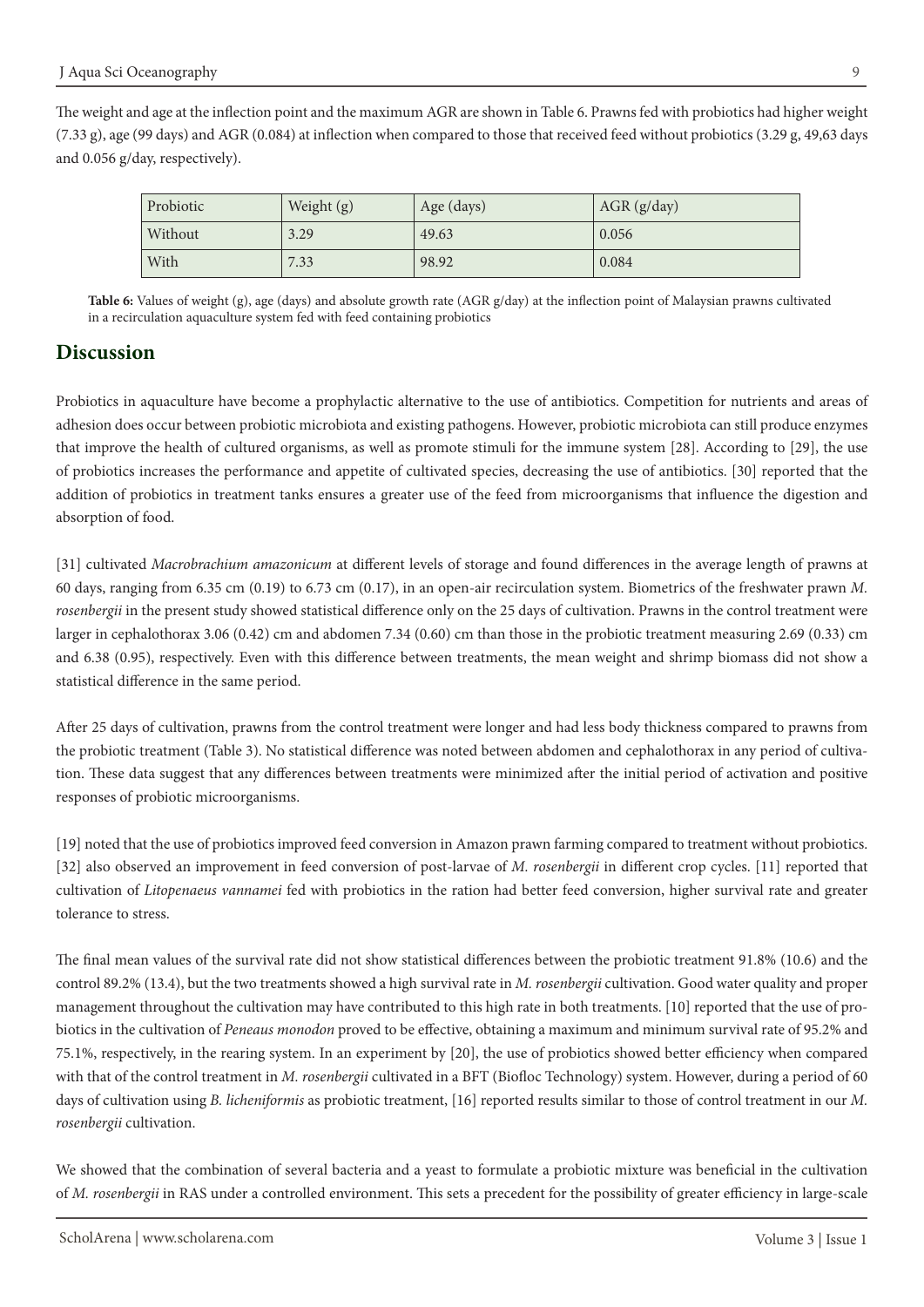production. The gain in biomass was not statistically different, but this may have occurred because of the high values of standard deviation between treatments, a fact attributed to the heterogeneity of animals in each treatment.

In the study by [12], a statistical difference can be observed in the body weight of *Peneaus monodon* prawns cultivated in ponds containing 37.67 g (1.15) of probiotic compared to prawns cultivated in control ponds at 27.33 g (0.58). The same split in data was reported by [13], cultivating the marine shrimp Litopenaeus vannamei. They also obtained better results for the use of probiotics *added to the water compared to the control treatment.* [14] found no statistical difference in the final weight of *Litopenaeus vannamei* among control, prebiotic (inulin), probiotic (Lactobacillus plantarum) and symbiotic (Lactobacillus plantarum + inulin) treatments, using only one bacterium as a probiotic.

The Gompertz model adjustment for weight x age data of Malaysian prawns cultivated in RAS fed with feed with or without probi-<br>otics was good (high R<sup>2</sup>Adj), showing applicable estimates and reliability. Prawns that receiv Moreover, prawns above 4.0 g had increasing TCA, while prawns that did not receive a probiotic had a decreasing AGR from 3.0 g onwards. The same can be observed in the RGR, in which the decreasing curve was more accentuated in prawns that received feed without probiotic, when compared to the RGR of prawns that received feed with probiotic.

Figure 4 shows that prawns receiving the probiotic additive reached the inflection point at 7.33 g and daily growth at of 0.084 g/ day and that this growth rate could be maintained for up to 99 days. In contrast, the control treatment was inferior, demonstrating a decrease in growth when prawns reached their inflection point at 3.39 g and a growth rate at 0.056 g / day, maintaining this growth only up to 49 days. It is noteworthy that the AGR was 50% higher in prawns that received feed containing probiotics when compared to the control group without probiotics.

tistically superior to the control treatment, indicating that the use of probiotic was beneficial in that production system. After the [21] reported that the growth in weight and length of M. rosenbergii prawn using the probiotic RABAL at different doses was stafirst week of cultivation of *M. rosenbergii* larvae, [14]) observed that the weight was 26.13 mg (0.986), representing a daily gain of 3.34 mg (1.237) for the probiotic treatment, while prawns in the control treatment weighed 25.76 mg (0.838) and daily gain of 2.76 mg (0.0547). [33] cultivated *M. rosenbergii* PL at different densities, 4, 8, 12, 16, 20, for a period of six months. Growth curves were otics directly influences the final weight and growth in prawns, and, as shown in the present study, a shorter cultivation time could determined, and they observed that increasing density caused a decline in the growth curve. These data show that the use of probibe achieved.

## **Conclusion**

From our results, it can be concluded that the incorporation of a probiotic mixture in commercial feed was beneficial in the rearing of the freshwater prawn *M. rosenbergii* at the end of 75 days of cultivation. The probiotic improved weight and growth in RAS, implying an advantage for small- to large-scale farmers in cultivating healthier animals with a faster rate of growth, attaining commercial size in a shorter period of time.

## **Acknowledgment**

We thank the Coordination for the Improvement of Higher Education Personnel (CAPES) for granting the Master's level scholarship

We thank researcher Giovanni Rezende Sampaio from Continental Fisheries Center/Fisheries Institute/APTA/SAA for the prawns feed prepared.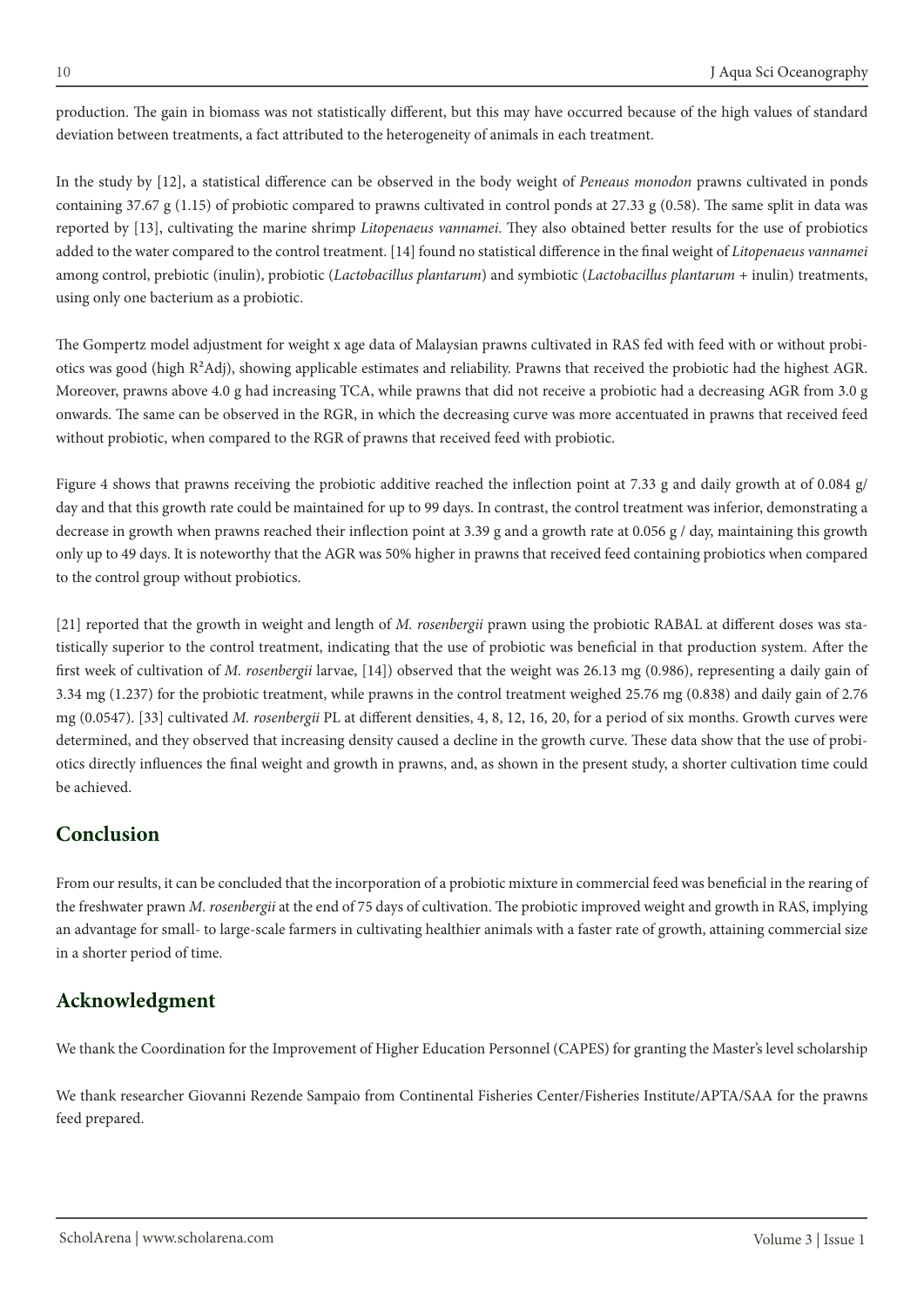## **Author Contributions**

Vinicius Vasconcelos Silva did the acquisition, interpretation of data and written; he has approved the submitted version and agrees to be personally accountable for the author's own contributions and for ensuring that questions related to the accuracy or integrity of any part of the work

Rondinelle A. S. Salomão did substantial contributions to the acquisition of data and written, he has approved the submitted version agrees to be personally accountable for the author's own contributions and for ensuring that questions related to the accuracy or integrity of any part of the work

Vander Bruno dos Santos did the design of the work, analysis, interpretation of data and final written; he has approved the submitted version and agrees to be personally accountable for the author's own contributions and for ensuring that questions related to the accuracy or integrity of any part of the work

### **Conflicts of Interest**

The authors declare no conflict of interest.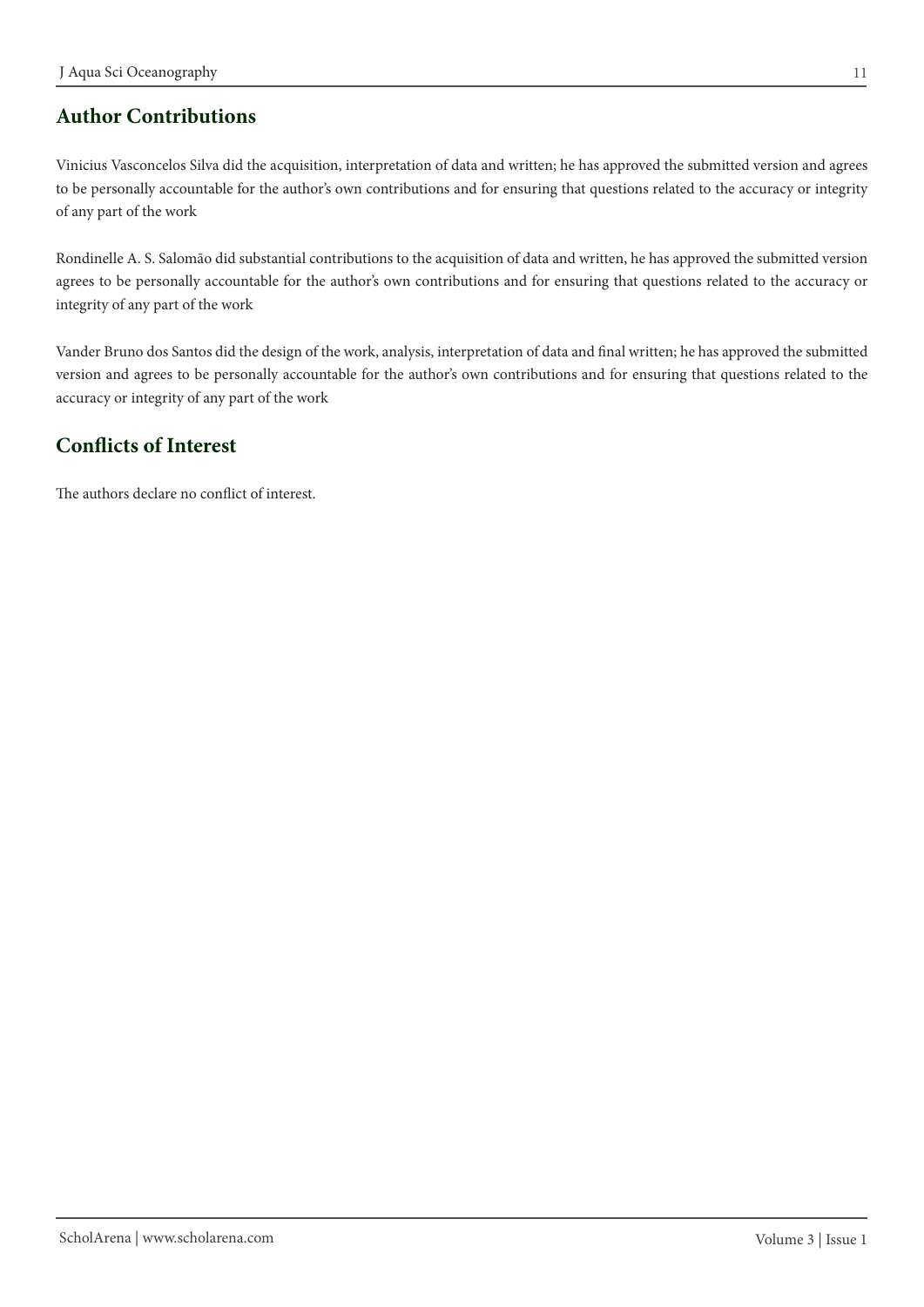### **References**

1. Furtado Neto, Manuel Antonio Andrade (2014) Reproduction and genetics of marine shrimp in captivity. Brazilian Veterinary Act 8: 387-8.

2. Tacon AGJ (2020) Trends in global aquaculture and aquafeed production: 2000–2017. Rev. Fish. Sci. Aquacult. 28: 43-56.

3. Naylor RL, Hardy RW, Buschmann AH, et al. (2021) A 20-year retrospective review of global aquaculture. Nature 591: 551-63.

4.FAO (2019) Software: Fish Stat J (v. 3.5.3). obtido em: Acesso em: http://www.fao.org/home/en/

5. New, Michael Bernard, Nair C Mohanakumaran (2012) Global scale of freshwater prawn farming. Aquaculture Research 43: 960-69.

6. New, Michael Bernard, Kutty Methil Narayanan (2010) Commercial freshwater prawn farming and enhancement around the world. Freshwater Prawns; Biology and Farming 346-99.

7. Marques HLA, Moraes-Valenti PMC (2012) "Current status and prospects of farming the giant river prawn (Macrobrachium rosenbergii) (De Man 1879) and the Amazon River Prawn Macrobrachium amazonicum (Heller 1862) in Brazil. Aquaculture Res 984-92. 43:

8.Moraes-Valenti Patricia, Valenti Wagner Cotroni (2010) Culture of the Amazon River prawn Macrobrachium amazonicum. Fresh-<br>water prawns: biology and farming 485-501.

9.Stentiford GD, et al. (2012) Disease will limit future food supply from the global crustacean fishery and aquaculture sectors. J. Invertebr. Pathol. 110: 141-57.

10. Soundarapandian P, Ramanan V, Dinakaran GK (2010) Effect of probiotics on the growth and survival of Penaeus monodon (Fabricius). Current Res J Social Sci 2: 51-7.

11.Olmos J, Ochoa L, Paniagua-Michel J, Contreras R (2011) Functional feed assessment on Litopenaeus vannamei using 100% fish meal replacement by soybean meal, high levels of complex carbohydrates and Bacillus probiotic strains. Marine drugs 9: 1119-32.

12. Hossain MI, Kamal MM, Mannan MA, Bhuyain MAB (2013) Effects of probiotics on growth and survival of shrimp (Penaeus monodon) in coastal pond at Khulna, Bangladesh. J Scien Res 5: 363-70.

13. Melgar Valdes CE, Barba Macías E, Álvarez-González CA, Tovilla Hernández C, Sánchez AJ (2013) Effect of microorganisms with probiotic potential on water quality and growth of shrimp Litopenaeus vannamei (Decapoda: Penaeidae) in intensive culture. J Tropical Biol 61: 1215-28.

14. Bolívar Ramírez N, Seiffert WQ, Vieira FDN, Mouriño JLP, Jesus GFA, et al. (2013) Diet supplemented with prebiotic, probiotic and symbiotic in marine shrimp farming. Brazilian Agricultural Research 48: 913-9.

15. Tseng DY, Ho PL, Huang SY, Cheng SC, Shiu YL, et al. (2009) Enhancement of immunity and disease resistance in the white shrimp, Litopenaeus vannamei, by the probiotic, Bacillus subtilis E20. Fish & shellfish immunology 26: 339-44.

16. Kumar NR, Raman RP, Jadhao SB, Brahmchari RK, Kumar K, et al. (2013) Effect of dietary supplementation of Bacillus licheni-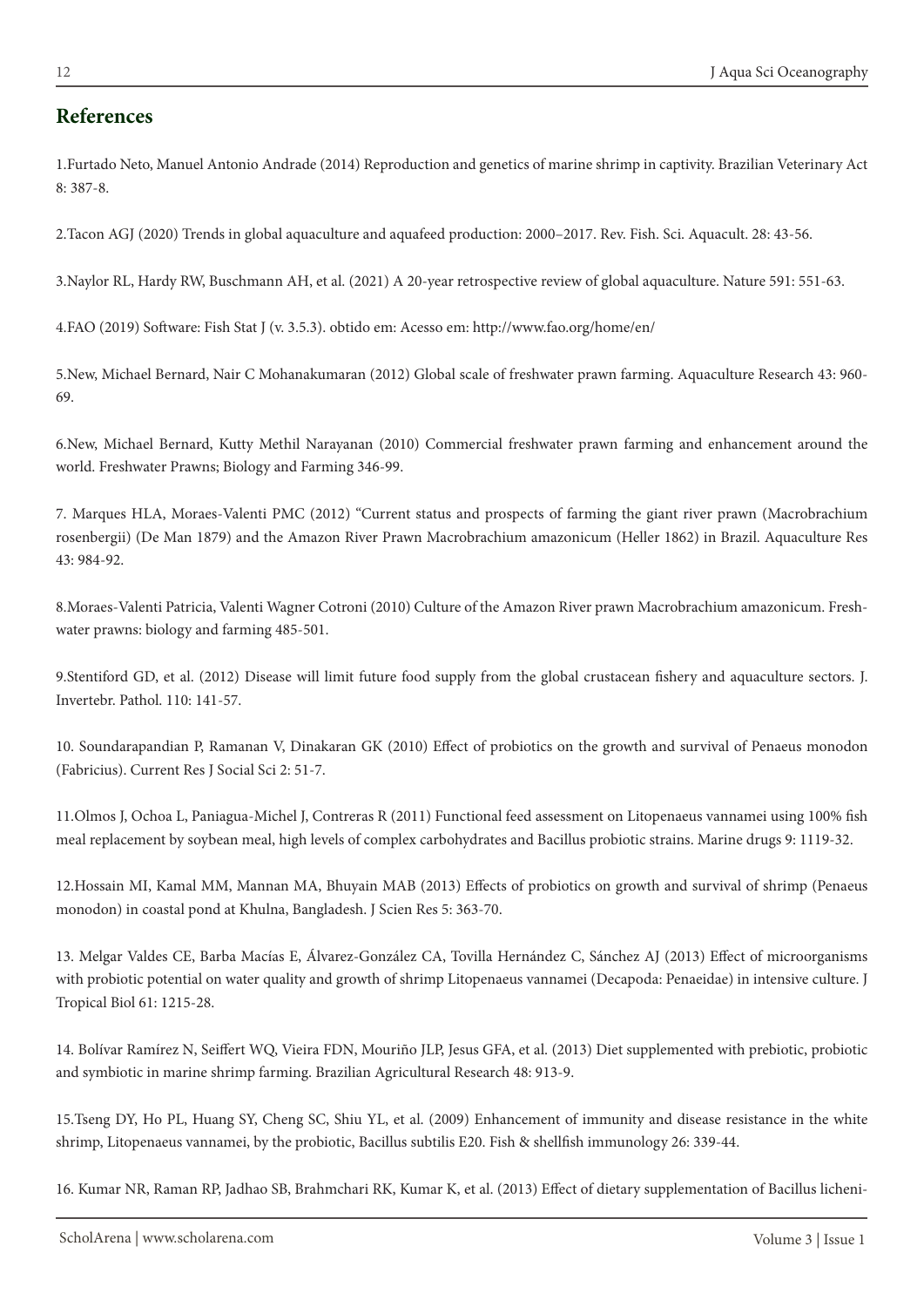formis on gut microbiota, growth and immune response in giant freshwater prawn, Macrobrachium rosenbergii (de Man, 1879). Aquaculture International 21: 387-403.

17. Habib Ahasan, Nani Gopal Das, M Belal Hossain (2014) "Growth performance and survival rate of Macrobrachium rosenbergii (De Man, 1979) larvae using different doses of probiotics." Pakistan J Biol Sci: PJBS 17: 920-4.

18. Dash G, Raman RP, Prasad KP, Makesh M, Pradeep MA, et al. (2015) Evaluation of paraprobiotic applicability of Lactobacillus plantarum in improving the immune response and disease protection in giant freshwater prawn, Macrobrachium rosenbergii (de Man, 1879). Fish & shellfish immunology, 43: 167-74.

19. Dos Anjos, Rafael Queiroz (2018) Effect of the association of five probiotics and two essential amino acids and the form of application on the performance of Amazonian shrimp (Macrobrachium amazonicum). Completion of c of Recôncavo da Bahia. Retrieved from: http://hdl.handle.net/123456789/1749

20. Frozza Amábile (2017) Probiotic in the rearing of juvenile freshwater shrimp Macrobrachium rosenbergii (de Man, 1879) in a BFT system. http://hdl.handle.net/1884/44844

21. Dachi AL, Muhammadar AA, Sahidhir I, Putra DF, Irwan ZA (2019) Effects of probiotics (rabal) with different doses on the survival, feed conversion, and growth of giant prawns (Macrobrachium rosenbergii). In IOP Conference Series: Earth and Environ-<br>mental Science 348: 012083. IOP Publishing.

22. Dantas D, Alves E, Rego M, Soares R, Peixoto S, Gálvez A (2009) Performance of Litopenaeus vannamei (Boone, 1931) cultured with the use of probiotics when submitted to infection by Vibrio harveyi. Brazilian Journal of Agricultural Sciences 4: 85-90.

23. Dash G, Raman RP, Prasad KP, Makesh M, Pradeep MA, et al. (2014) Evaluation of Lactobacillus plantarum as feed supplement on host associated microflora, growth, feed efficiency, carcass biochemical composition and immune response of giant freshwater prawn, Macrobrachium rosenbergii (de Man, 1879). Aquaculture 432: 225-36.

24.Hai NV, Buller N, Fotedar R (2009) The use of customised probiotics in the cultivation of western king prawns (Penaeus latisulca-<br>tus Kishinouye, 1896). Fish & Shellfish Immunology 27: 100-4.

25. Santos Vander Bruno, Silva Vinicius Vasconcelos, Almeida Marcos Vinicius, Mareco Edson A, Salomão Rondinelli Arthur Simões (2019) Performance of Nile tilapia Oreochromis niloticus strains in Brazil: a comparison with Philippine strain. J Appl Animal Res 47: 72-8.

26. Draper, Norman R, Harry Smith (1998) Applied regression analysis bibliography update 1994-97. Communications in Statis-<br>tics-Theory and Methods 27: 2581-623.

27. Santos Vander Bruno, Yoshihara Eide, Freitas Tadeu Fonseca, Reis Neto Rafael Vilhena (2007) Exponential growth model of Nile tilapia (Oreochromis niloticus) strains considering heteroscedastic variance. Aquaculture 274: 96-100.

28. Li J, Xu Y, Jin L, Li X (2015). Effects of a probiotic mixture (Bacillus subtilis YB-1 and Bacillus cereus YB-2) on disease resistance and non-specific immunity of sea cucumber, Apostichopus japonicus (Selenka). Aquacult. Research. 46: 3008-19.

29. Irianto Agus, Austin Brian (2002) Probiotics in aquaculture. J fish diseases 25: 633-42.

30. Krishna PV, Madhusudhan Rao K, Sharma SV (2009) Effect of probiotics on the growth and survival of tiger prawn Penaeus